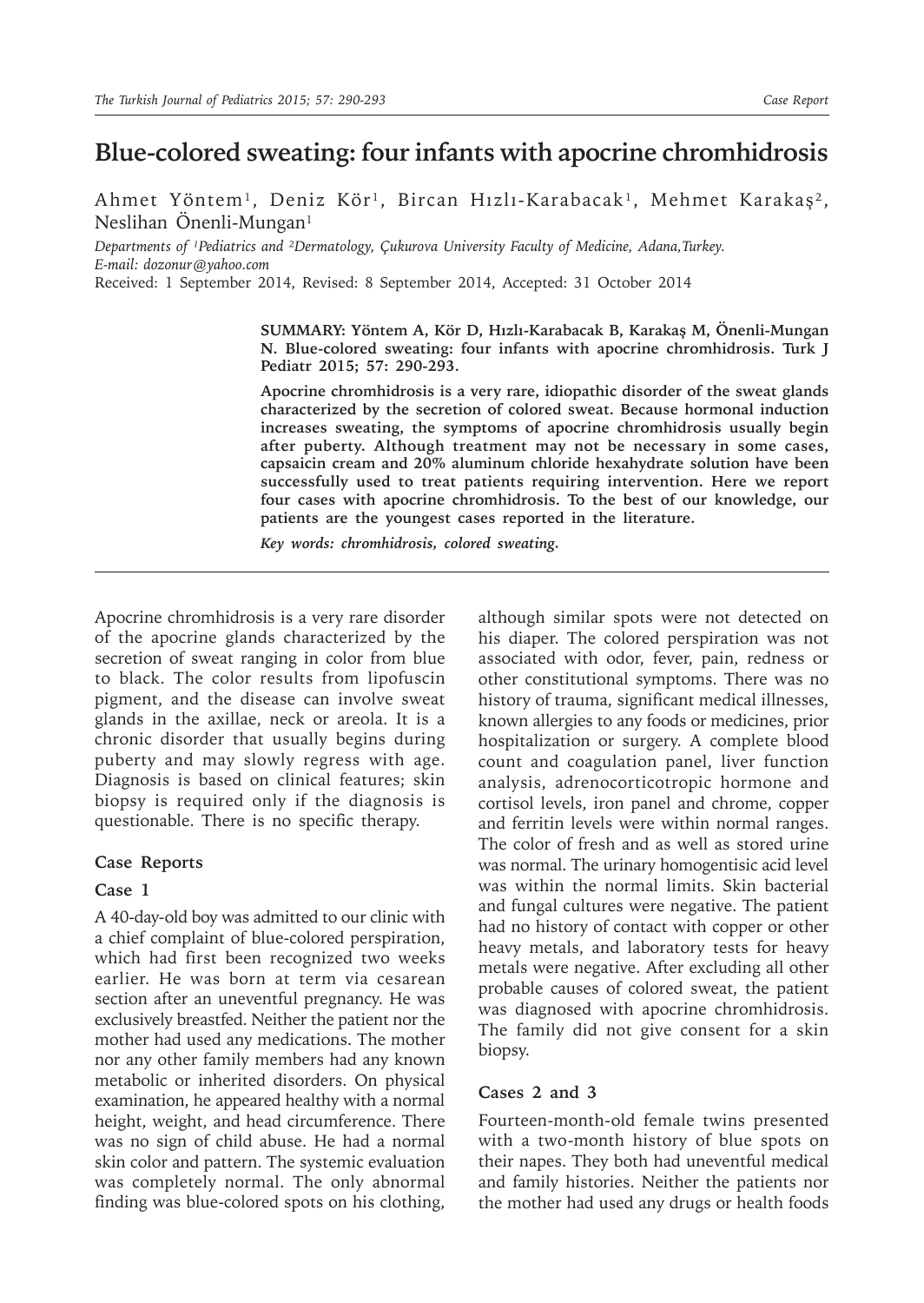except for multivitamins. There were bluecolored droplets on the patients' necks and napes as well as their underclothing (Fig.1a-1b). On physical examination, they appeared healthy, with normal heights, weights and head circumferences. They had no cyanosis, edema, acne, unusual bruising, odor, fever or pain. The systemic examinations of the twins were completely normal. There was no history of any significant medical illnesses, known allergies to any foods or medicines, prior hospitalization, trauma, surgery, dietary changes (bluecolored food) or application of any external substances (ruling out pseudochromhidrosis). The complete blood counts, coagulation panels, liver function analyses, adrenocorticotropic hormone and cortisol levels, iron panels and chrome, copper and ferritin levels were all within the normal ranges. The color of fresh as well as stored urine was normal for both children. The urinary homogentisic acid levels were within the normal limits. Skin bacterial and fungal cultures were negative. The patients had no history of contact with copper or other heavy metals, and the laboratory tests for heavy metals were negative. Based on the patients' histories and clinical examinations, a diagnosis of apocrine chromhidrosis was made. The family did not give consent for skin biopsies.

## **Case 4**

A 13-month-old female infant was referred to our clinic for evaluation of colored sweat. A dark blue-colored sweat had first been detected six months earlier. She was otherwise healthy. She had been using vitamin D, but no other supplements or drugs, from the 15<sup>th</sup> day of life. The mother had not noticed any unusual color or odor to her urine. The family history was unremarkable for any inherited metabolic disease that could be responsible for the secretion of colored sweat. On examination, the only significant finding was dark bluecolored spots on the patient's neck and the axillary areas of her clothing (Fig. 2). There was no history of significant medical illnesses, known allergies to foods or medicines, prior hospitalization, trauma, surgery, dietary changes (blue-colored food) or application of any external substances. A complete blood count and coagulation panel, liver function analysis, adrenocorticotropic hormone and cortisol levels, iron panel and chrome, copper and ferritin levels were within normal ranges. The color of the patient's fresh and stored urine was normal. The urinary homogentisic acid level was within the normal limits. Skin bacterial and fungal cultures were negative. The patient had no history of contact with copper or other heavy metals, and the laboratory tests for heavy metals were negative. With the reference of our other patients with apocrine chromhidrosis, and by excluding all other probable causes of colored sweat, the diagnosis of apocrine chromhidrosis was made.

## **Discussion**

Chromhidrosis is a very rare idiopathic disorder of the eccrine or apocrine sweat glands characterized by yellow, blue, green or black pigmented secretions<sup>1</sup>. The color of perspiration varied from blue to dark blue in all of our patients. In most cases, chromhidrosis appears to be unrelated to diet



**Fig. 1a.** Case 2: blue-colored staining on the neck of the shirt. **Fig. 1b.** Case 3: blue colored stain on the neck of the shirt.

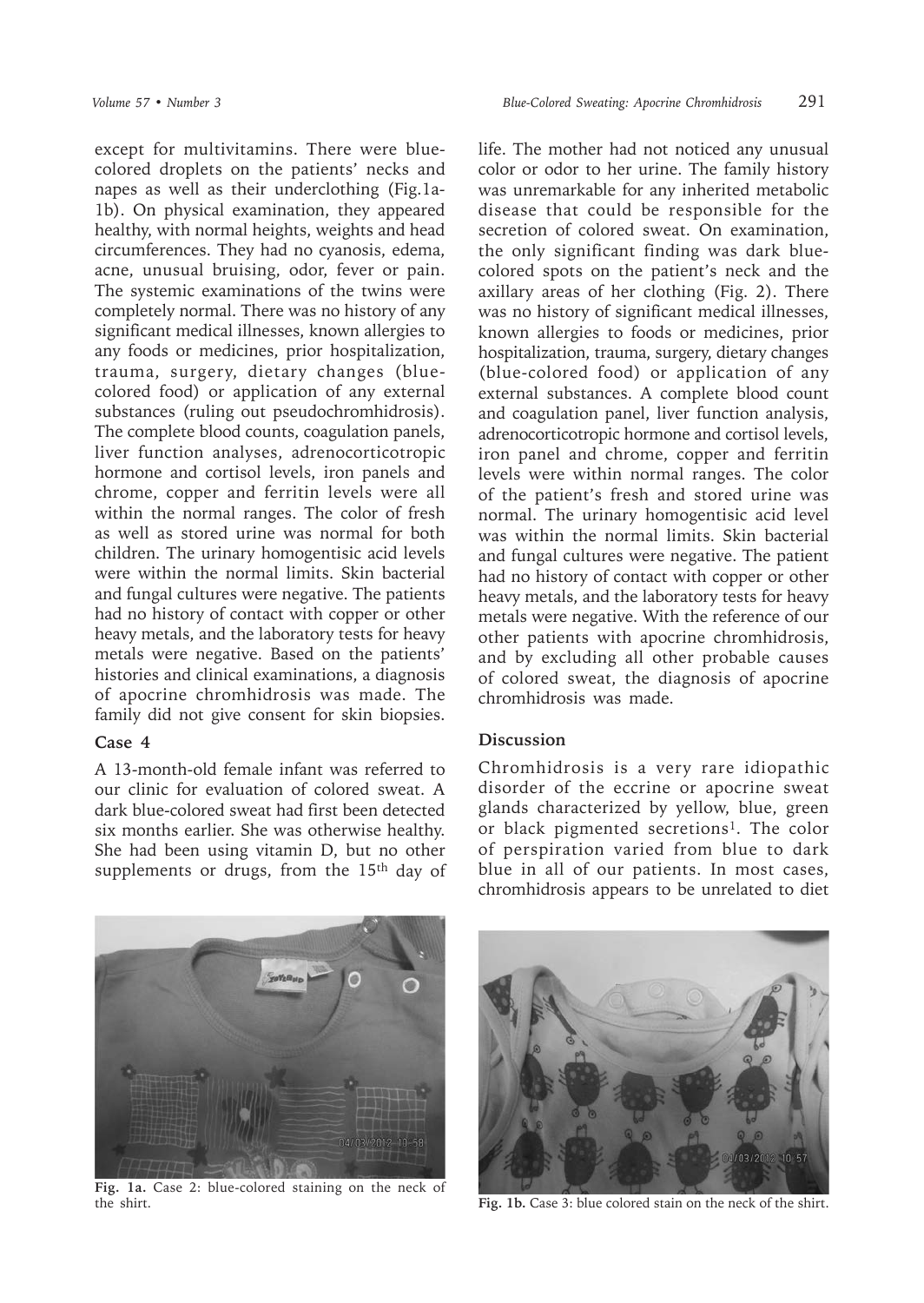

**Fig. 2.** Case 4: blue-colored staining on the underclothing.

or systemic or metabolic abnormalities. Several etiologies for chromhidrosis exist. True eccrine chromhidrosis is associated with water-soluble pigments excreted by the eccrine glands. Pseudochromhidrosis is the result of colorless perspiration mixing with external chromogens, such as dyed clothing<sup>2</sup>. Several extrinsic causes may be involved, such as chromogenic bacteria and dyes such as bromophenol blue and copper salts<sup>3</sup>. Differential diagnoses include hyperbilirubinemia, *Pseudomonas* infection, bleeding diathesis (red-colored perspiration and hematohidrosis), alkaptonuria (ochronosis) and some types of poisoning4,5,6. In our four patients, we excluded the use of external colored agents, systemic and metabolic factors and child abuse as possible causes.

Apocrine chromhidrosis results from a higher than normal concentration of lipofuscin granules in the apocrine glands<sup>7</sup>. Apocrine sweat glands are located in the axillae, anogenital skin, mammary areolae and the skin of the trunk, face and scalp. A diagnosis is based primarily on the patient's history and physical examination. If the diagnosis is unclear, the presence of lipofuscin granules in apocrine cells in a skin biopsy can be used to confirm the diagnosis. In a patient with apocrine chromhidrosis, the apocrine glands appear normal in size and morphology, but the number of glands varies. An increased number of yellow-brown lipofuscin granules are observed in the cytoplasm of secretory cells. The lipofuscin granules are responsible for the pigmented sweat<sup>8</sup>. Lipofuscin is a yellow pigment that is not specific to apocrine glands. In apocrine chromhidrosis, the lipofuscin is

present in a higher concentration or higher state of oxidation than in normal secretions, adopting a darker coloration, such as blue, green or black1. After excluding the other etiologies of colored perspiration, we were confident about the diagnosis of apocrine chromhidrosis. However, in these cases, the families did not give consent for an invasive test such as a skin biopsy.

Carman et al.<sup>9</sup> reported a 9-month-old girl with infant chromhidrosis. Physical examination and signs were similar to those of our patients. Griffith<sup>10</sup> reported an 11-year-old girl with isolated areolar apocrine chromhidrosis. To the best of our knowledge, our cases are the youngest patients with apocrine chromhidrosis to be reported in the literature. The presence of colored sweat at a prepubertal age is another striking feature of our cases.

Satisfactory therapy for this condition remains a challenge. Success has been reported with capsaicin cream and a 20% aluminum chloride hexahydrate solution<sup>11</sup>. Patients may become symptom-free after manual or pharmacologic emptying of the glands secondary to depletion of the pigment from the apocrine glands, but the pigment reaccumulates within 48 to 72 hours<sup>11,12</sup>. Botulinum toxin type A has been shown to be effective for facial  $chromhidrosis<sup>13,14</sup>$ . Although apocrine glands are thought to be unresponsive to cholinergic stimulation, some authors have demonstrated a response to local administration of cholinergic compounds15. Our patients did not use any of these medications.

In summary, we report four cases of apocrine chromhidrosis in infants. Our patients are unique, because in each case the secretion of colored sweat was detected at a very young, prepubertal age. In fact, to the best of our knowledge, these cases are the youngest patients to be reported in the literature. By presenting these cases, we would like to draw attention to the fact that chromhidrosis can occur in young, prepubertal children.

#### **REFERENCES**

1. Fealey RD, Sato K. Disorders of the eccrine sweat glands and sweating. In: Wolff K, Goldsmith LA, Katz SI, Gilchrest BA, Paller AS, Lefell DJ (eds). Fitzpatrick's Dermatology in General Medicine (7th ed) Vol. 1. New York, NY: McGraw-Hill; 2008: 720-730.